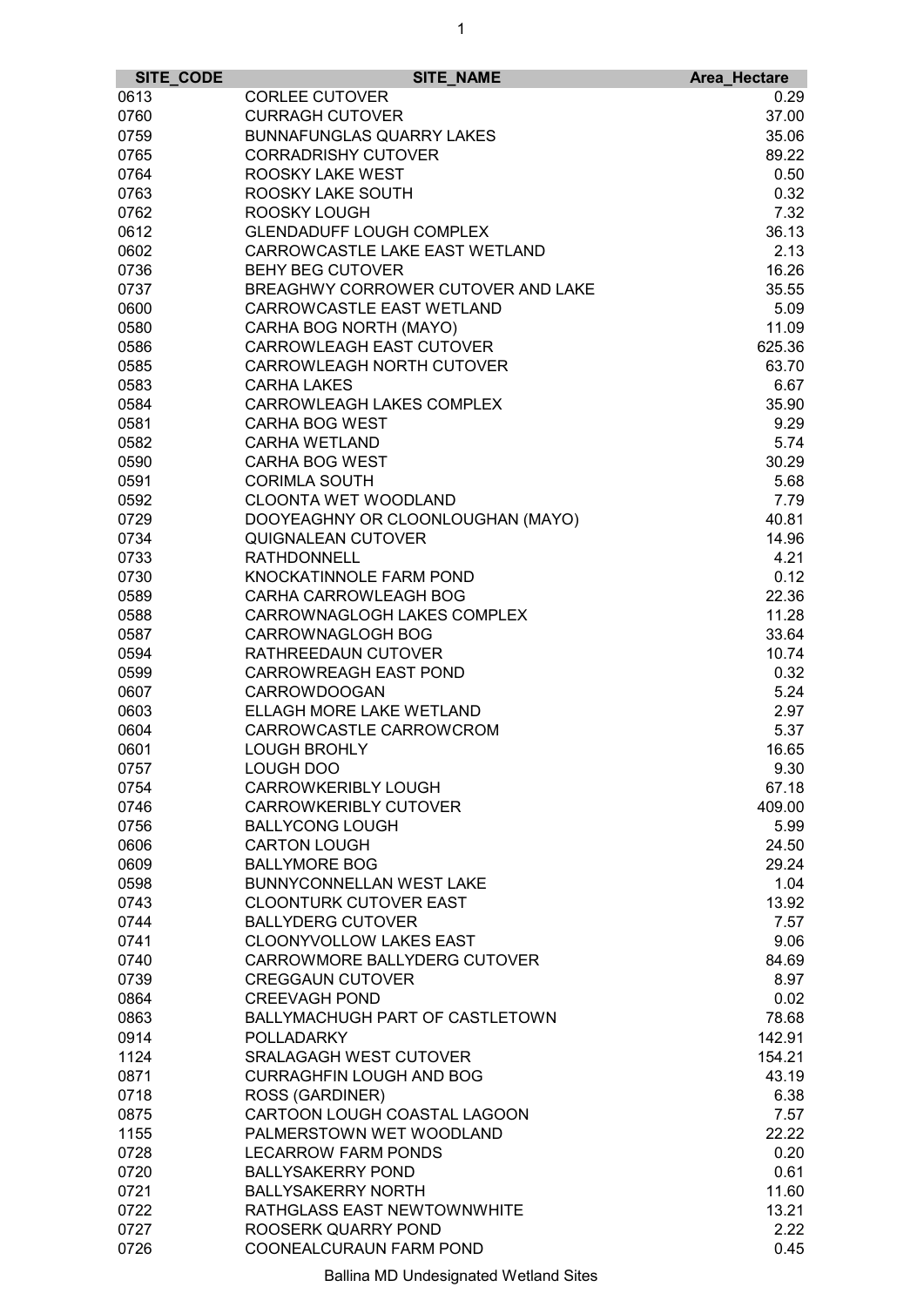| 0731 | KNOCKDUFF CLOOAGH MORE CUTOVER              | 47.85   |
|------|---------------------------------------------|---------|
| 0725 | FARRANNSCULLOGE COONEALCURAUN CUTOVER       | 164.04  |
| 0732 | <b>CLOONTYKILLEW CUTOVER</b>                | 85.45   |
| 0895 | DEELCASTLE CUTOVER                          | 20.83   |
| 0894 | DRUMMINDOO DERREEN CUTOVER                  | 70.98   |
| 0883 | BALLYMACKEEHOLA BALLOUGHADALLA CUTOVER SOUT | 95.77   |
| 0881 | BALLYMACKEEHOLA BALLOUGHADALLA CUTOVER      | 84.79   |
| 0882 | <b>BALLOUGHADALLA CUTOVER NORTH</b>         | 44.84   |
| 0878 | KNOCKAUNDERRY CLOONALOUGH                   | 66.81   |
| 0888 | <b>FAIRFIELD UPPER CUTOVER</b>              | 39.24   |
| 0891 | <b>BALLAGHAMUCK LAKE</b>                    | 0.18    |
| 0892 | FOTISH LAKE AND TURLOUGH                    | 3.46    |
| 0897 | <b>LECARROW PONDS</b>                       | 31.94   |
| 0901 | LOUGHNAPASTIA                               | 14.74   |
| 0902 | PROSPECT WET WOODS                          | 90.75   |
| 0904 | <b>LOUGH AGAWNA</b>                         | 4.43    |
| 0900 | RATHMACOSTELLO TURLOUGH                     | 9.59    |
| 0917 | <b>BEHY CUTOVER NORTH</b>                   | 12.27   |
| 0608 | <b>BALLYMORE EAST</b>                       | 34.87   |
| 0595 | DRUMSHEEN CUTOVER COMPLEX                   | 322.07  |
| 0605 | <b>ELLAGH BEG COMPLEX</b>                   | 80.92   |
| 0597 | <b>KILGARVAN</b>                            | 98.65   |
| 0596 | BUNNYCONNELLAN EAST CUTOVER COMPLEX         | 398.43  |
| 0761 | <b>DRUMSCOBA</b>                            | 109.23  |
| 0758 | <b>CARRICK TREANOUGHTER BOG</b>             | 128.55  |
| 0738 | <b>CLOONSLAUN</b>                           | 1.31    |
| 0745 | BREAGHWY CUTOVER NORTH AND SOUTH            | 80.86   |
| 0735 | QUIGNASHEE CUTOVER                          | 26.18   |
| 0753 | SHANCLOGH LOUGH                             | 11.20   |
| 0747 | <b>DRUMREVAGH LAKE</b>                      | 1.94    |
| 0742 | CLOONYVOLLOW CARROWMORE LAKES               | 5.36    |
| 0749 | <b>CLOGHANS CUTOVER NORTH</b>               | 37.70   |
| 0748 | <b>GORTASKIBBOLE CUTOVER</b>                | 66.48   |
| 0750 | DERRYMANNIN LOUGH AND CUTOVER SOUTH         | 52.54   |
| 0751 | DERRYMANNIN GORTASKIBBOLE CUTOVER           | 63.54   |
| 0752 | <b>BALLYHANRUCK RINAGRY CUTOVER</b>         | 147.47  |
| 0723 | TAWNAGHMORE UPPER RESERVOIR                 | 0.83    |
| 0719 | <b>CROSSPATRICK MOYNE PONDS</b>             | 30.85   |
| 0896 | MULLENMORE NORTH FARM PONDS                 | 0.51    |
| 0893 | <b>GRANGE BOG AND CUTOVER</b>               | 95.83   |
| 0611 | <b>GLENDADUFF</b>                           | 64.64   |
| 0610 | <b>BOYHOLLAGH</b>                           | 2.16    |
| 0886 | <b>CORREENS LAKE</b>                        | 0.80    |
| 0887 | BEHY ATTISHANE CUTOVER                      | 16.14   |
| 1111 | <b>LOUGH NAWEELA</b>                        | 2.76    |
| 1114 | LOUGH DUFF (TAWNYWADDYDUFF)                 | 0.67    |
| 1176 | CALLAGHADOO SOUTH CUTOVER                   | 105.46  |
| 0879 | CALLIAGHADOO DOONANARROO LOWER              | 41.28   |
| 0877 | KINCON DRINAGHAN CUTOVER                    | 46.64   |
| 0885 | <b>WOODVILLE CUTOVER</b>                    | 17.28   |
| 0884 | BALLYMACKEEHOLA WOODVILLE CUTOVER           | 57.61   |
| 0880 | ELLAGHS BALLYMACKEEHOLA CUTOVER             | 245.02  |
| 1107 | <b>CARROWGARVE SOUTH</b>                    | 42.50   |
| 1108 | COOLTURK CARROWKILLEEN BOG                  | 102.03  |
| 1110 | GORTNAHURRA LOWER CUTOVER COMPLEX           | 478.73  |
| 1109 | <b>ESKERAGH BOG NORTH WEST</b>              | 31.49   |
| 1081 | CORVODERRY BOG AND LAKES                    | 225.01  |
| 0127 | OWENINNY BOG CUTOVER EAST                   | 3383.32 |
| 1112 | KNOCKMOYLE BOG LAKES COMPLEX EAST           | 62.35   |
| 1113 | CROCKNACALLY LAKES AND BOG                  | 11.26   |
| 1119 | UMMERANTARRY MUINGANIERIN                   | 23.50   |
| 1116 | ALTDERG LOUGHS WEST                         | 1.55    |

Ballina MD Undesignated Wetland Sites